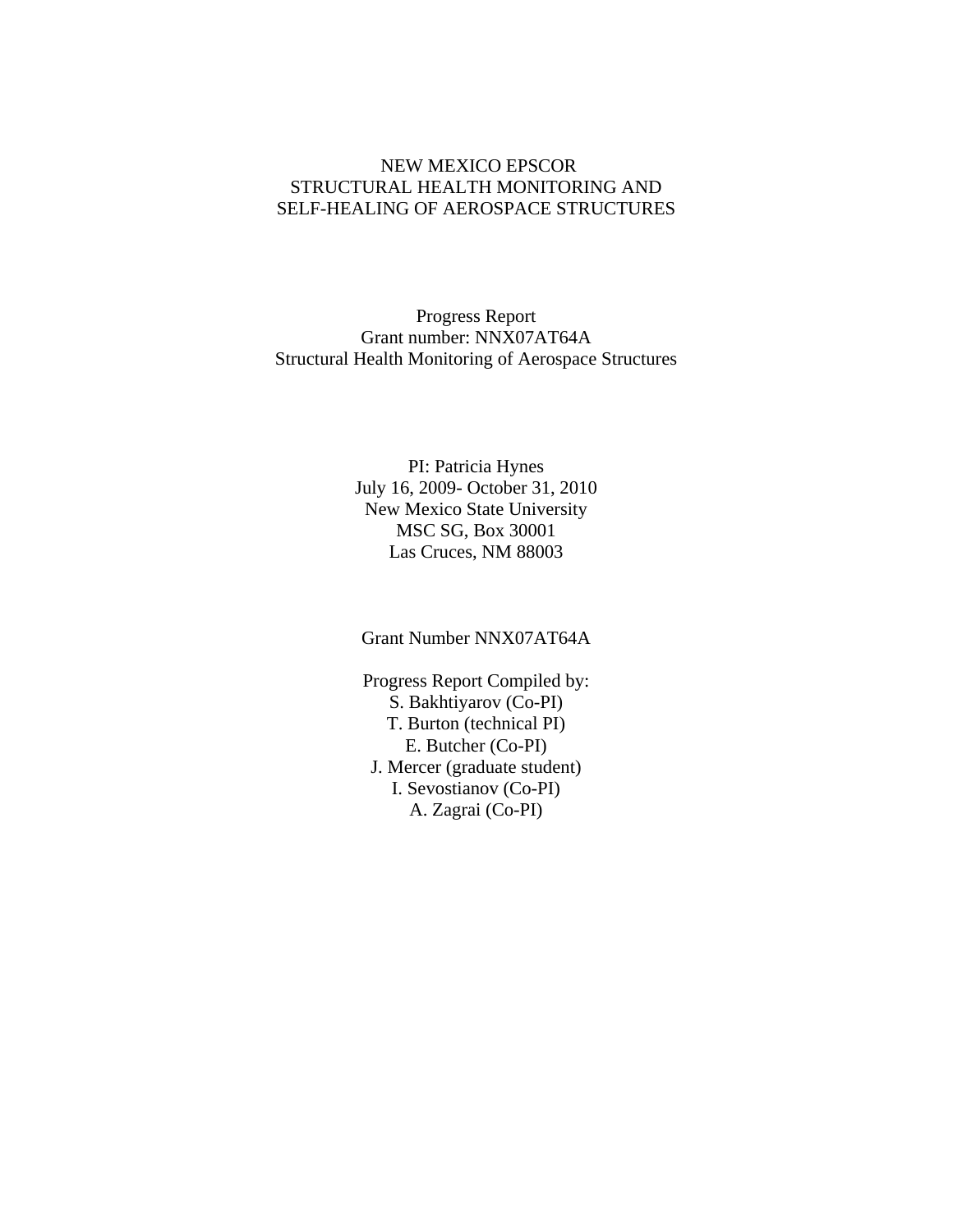## **Structural Health Monitoring and Self-Healing of Aerospace Structures New Mexico NASA EPSCoR - NNX07AT64A Progress Report 10.31.10**

#### **Research accomplishments measured against the proposed goals and objectives:**

**Objective #1**: Develop a methodology for in-situ health monitoring and damage detection of aerospace structures using low frequency vibration and electrical conductivity measurements combined with high frequency embedded nonlinear ultrasonic wave interrogation. Two new approaches were proposed for structural health monitoring of aerospace structures. The first is to treat SHM as a comprehensive, multi-scale phenomenon in which damage detection may be needed over a spectrum of length scales from the microscopic to the macroscopic (Butcher, Sevostianov, Zagrai). The second approach is attributing to damage in joints and connections an importance commensurate with fracture and fatigue damage that develops in the structural material (Burton, Butcher, Sevostianov). The research outcomes will be useful for many aerospace structures, including aircraft structures and engines, launch vehicles, space vehicles, permanent structures placed on the moon or Mars, and robotic devices that patrol these structures for SHM.

#### Progress on Objective #1:

A wide range of studies are available on vibration-based detection and identification of fatigue cracks in simple and complex structures. Our progress on this objective involves the application of the electromechanical impedance method and nonlinear resonance measurements to high frequency detection of incipient fatigue damage in aluminum alloy specimens. In this study, the electromechanical impedance method is utilized for assessment of material deterioration under cyclic fatigue loads. Piezoelectric wafer active sensors were utilized for transmission and reception of elastic waves. Variations in structural dynamic characteristics were considered for different excitation conditions and increasing damage severity. Two-dimensional aluminum specimens were subjected to increasing fatigue cycles at stress amplitudes below the yield point, and electromechanical impedance signatures were taken at discrete levels of fatigue damage. Linear and nonlinear features of the impedance signatures were compared for different damage conditions. Spectral measurements demonstrated that the downward frequency shift dependency observed in 1-D dog bone specimens with increasing fatigue levels is also apparent in 2-D structures undergoing fatigue. As in the previous experiments with 1-D samples, it was observed in the 2-D specimens that the frequency shifts occurred before the appearance of a visible crack, which



 Figure : Plate sample (2-D) mounted in loading jig of MTS load frame for real-time acoustic measurements.

indicates the method's sensitivity to incipient fatigue damage before crack initiation and growth. The changes in average amplitude level for the impedance analyzer low-frequency and high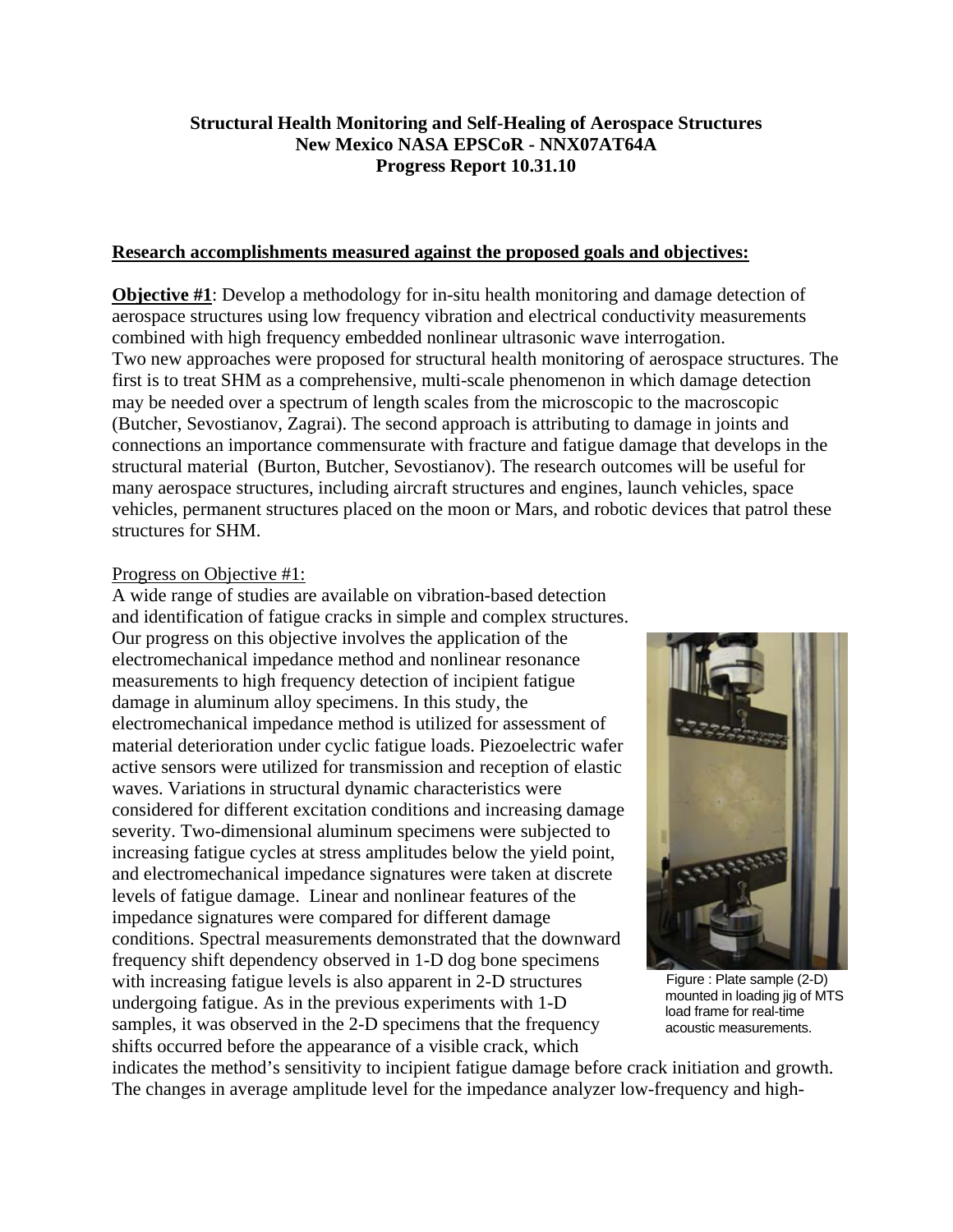frequency tests also correlate with the increased level of fatigue. Nonlinear harmonic measurements were conducted on fatigued aluminum samples. A general increasing trend was observed for the second harmonic amplitude data, which would indicate increasing levels of material nonlinearity, but consistency of the data needs to be verified in future tests.

The methodology and results developed in years 1-2 of the project to distinguish between damage accumulated in structural members and in joints, which is based on the combined approach of electrical conductivity and natural vibration frequency measurements, has been extended in year 3. Specifically, explicit formulas have been obtained for the case of longitudinal vibrations of bars clamped with a damaged bolted joint and interior damage due to macrocracks, and two approximation methods (Chebyshev spectral collocation and asymptotic analysis) have been used for Kirchoff and Mindlin plates, non-uniform and rotating beams, and beams and plates with nonconservative loads. Furthermore, a method of exciting a damaged structure with a hyperchaotic probe has been developed which allows for the estimation of damage by comparing geometric attractor metrics for the undamaged and damaged structures. Experimental verification of this technique has been done at the Univ. Cal. San Diego. In addition, finite element analysis has been combined with the Local Equivalent Linear Stiffness Method (LELSM) to determine the effects of multiple breathing cracks on vibration frequencies.

A novel method of reduced order modeling using an iterated Local Equivalent Linear Stiffness Method and Ritz vectors, which is comparable in accuracy to the popular Principal Orthogonal Decomposition (POD) technique but avoids the need for *a priori* simulation of the mathematical model, has been tested and has demonstrated promise for SHM applications with combined joint/material damage. Also, a combined finite element/ harmonic balance analysis has been used to detect the locations and depths of cracks in rotating shafts by analyzing the changes in the forward and backward whirl frequencies. The team has recently developed new models of breathing functions for cracked rotating shafts which represent the time-varying change in local stiffness and area moment of inertia much better than in the previous literature. This theoretical and computational work has been validated experimentally using a SpectraQuest rotordynamic system. Finally, the effects of rough surfaces on the micro-slip of bolted joints have been studied by linking microscopic surface roughness parameters to macroscopic parameters in parallel– series Iwan models. This has lead to analytical expressions for the energy dissipated in bolted joints, for instance, in terms of these tribological parameters.

A new methodology for detecting a self-loosening failure in bolted joints that uses electrical resistance as a diagnostic parameter has been developed. It is based on the phenomenon that the electrical constriction resistance of the rough contact interface between two conductive members clamped by the bolt is a sensitive indicator of bolted joint integrity. A simple formula for relationship between relative electrical conductance changes and relative tightening torque changes is analytically obtained.

A new concept for monitoring of strength reduction due to accumulated damage has been proposed and verified (experimentally and numerically). The key parameter for monitoring is not the reduction of the average (over the specimen) stiffness but its *local* minimal values caused by formation of defect clusters. These defect clusters can be identified by the emergence of spatial *gradients* of elastic stiffness on a smaller scale. A convenient tool of detecting these gradients is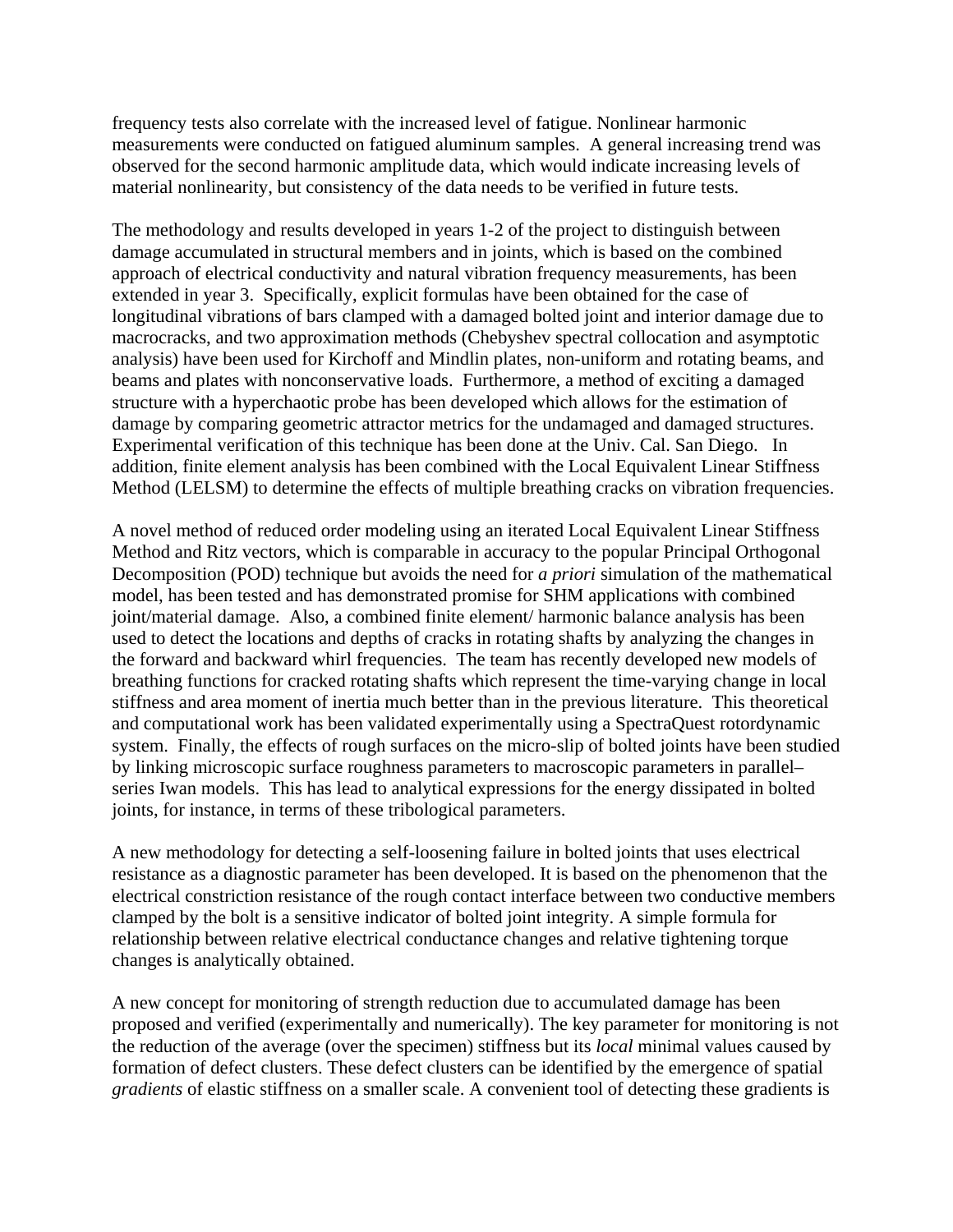provided by the elasticity-conductivity connection: the electric conductance gradient is usually easier to measure than the stiffness gradient.

In the vibration based experimental work, we completed the fabrication of test specimens, mounting hardware, and the measurement system, which consists of very light accelerometers mounted at several locations on the specimens. The data gathering system is operational for impulse testing. The capability to test a cantilever-free beam with non-ideal cantilever boundary conditions is operational; here the tightening torque on the bolted, cantilevered end can be controlled to simulate ideal and varying levels of non-ideal connection. We have just recently taken a set of decay test data for a matrix of test conditions (bolted joint tightening torque is the parameter). These data will be analyzed in the coming month to determine the effect of non-ideal connection on the modal damping parameters to test the hypothesis that damping can be used as a discriminant to characterize connection joint/connection damage. Additional experiments of this type will be conducted through the remainder of the contract period.

**Objective #2**: Develop self-repairing materials for aerospace structures subjected to accumulated damage and use the proposed SHM methods to monitor the self-healing process.

Progress on Objective #2: Based on our newly developed composite material, following three primary regions of oxidation process can be identified: (I)  $Fe<sub>2</sub>O<sub>3</sub>/Fe<sub>3</sub>O<sub>4</sub>$  external scales +  $Cr_2O_3/Al_2O_3$  internal scales, (II)  $Cr_2O_3/Fe(Cr, Al)_2O_4$  external scale + Al<sub>2</sub>O<sub>3</sub> internal scales and (III) external scale of only  $Al_2O_3$ . The role of the high chromium content in producing TGO  $Al_2O_3$  scales at such lower aluminum content and then in binary Fe-Al alloys can be described by considering the transient oxidation phenomena for a Fe-45%Cr-4%Al-0.3%La at  $1200^{\circ}$ C shown schematically in Figure 2. The initial oxide scale (Figure 2a) contains all the cations of the alloys surface which is composed of the mixture of the nanocrystallite oxides  $Cr_2O_3/Al_2O_3/Fe_2O_3$ (Figure 2b). The subscale formation of  $Al_2O_3$  occurs because it is stable at the low oxygen activity defined by the mixture of  $Cr_2O_3/Fe(Cr,A)/O_3$  alloy equilibrium and internal oxidation of Al occurs ahead of this front since  $A_1O_3$  is stable at even lower oxygen activities here. The high chromium content results in a  $Cr_2O_3$  subscale, which may be continuous (Figure 2c) and defines a lower scale-alloy oxygen activity. It reduces the oxygen diffusion, and curtails internal  $Al_2O_3$ formation. Further growth of  $Cr_2O_3/Fe(Ce, Al)_2O_4$  will be blocked. Eventually, the  $Al_2O_3$ subscale becomes continuous and its rate will be controlled. Thus, on the surface of the alloy specimen with a Beilby layer at  $1200^{\circ}$ C, conditions for scale formation even at the initial stages of the oxidation (when the oxide scale thickness does not exceed a few microns) the barrier scale for cation and anion counter diffusion structure (architecture) will be developed. This finally will lead to the formation of slow growing and adherent (due to the alloying with RE elements) TBC which protects metal matrix against a high temperature corrosion. Figure 2a corresponds to the transformation of Beilby layer into the oxide layer which is a mixture of nanocrystallites of all element oxides composing the alloy, during the first oxidation minutes at  $1200^{\circ}$ C. The following schemes (Figures 2b and 2c) illustrate a possibility of the continuous formation of the TGO out of  $Al_2O_3$  on the investigated alloy in spite of the low Al content ( $\langle 5\%$ ) in it. These figures also demonstrate a mechanism of the self-organized TBC with the self healing potential on the alloy surface at high temperatures. The reservoir under TBC supplies Al (as well as Cr) atoms required for the reproduction of the healing agents on the crack surfaces (in case of their appearance in the coating) in the form of  $A_2O_3$  particles (as well as of  $Cr_2O_3$ , partially). The formation of TBC on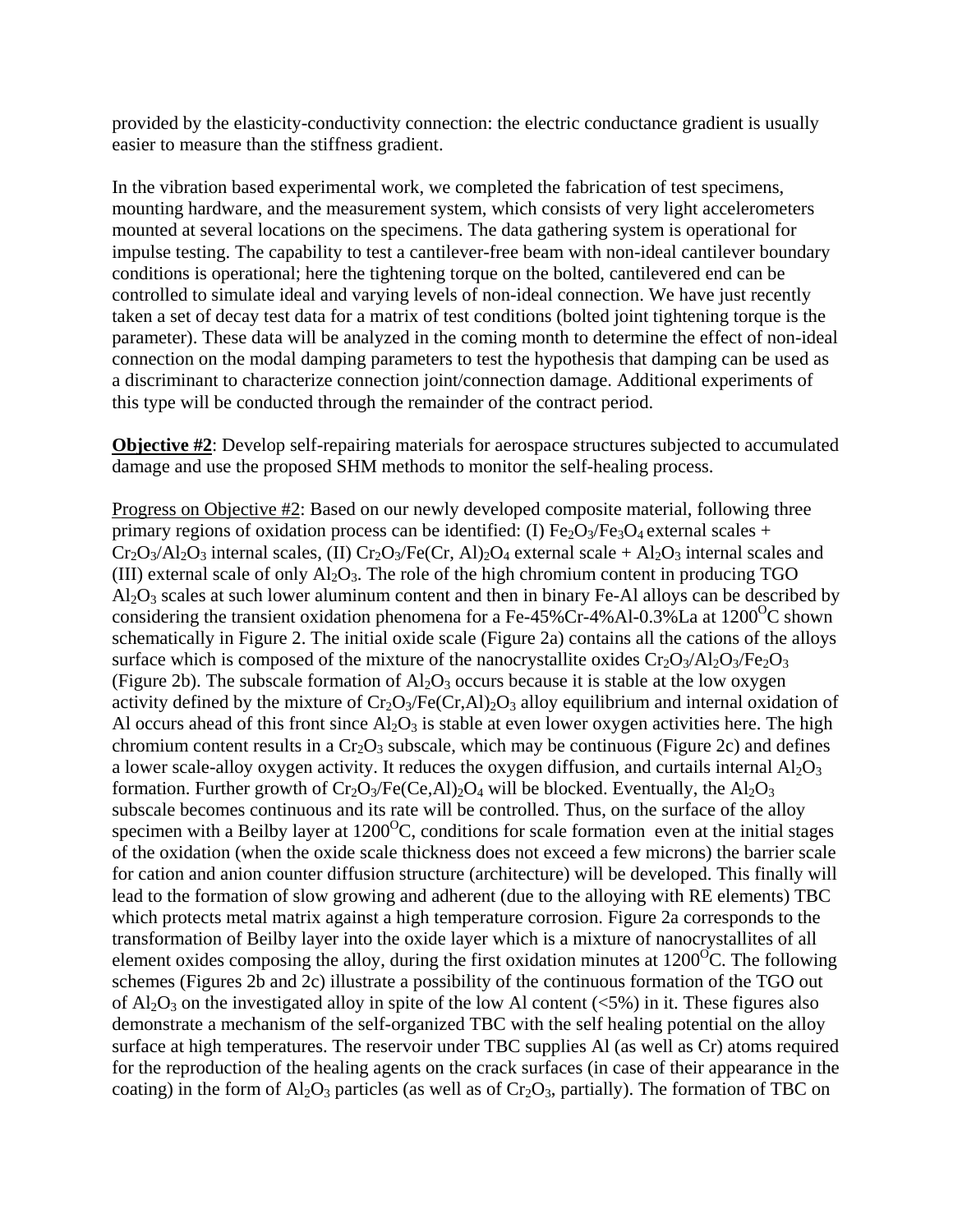the Fe-45%Cr-5%Al-0.3%La alloy will allow creating a metal/metal/ceramics composition with a functionally distributed sandwich architecture characterized with the self healing features similar to that of the wound on the skin. Here it is given the schematic of the structure (architecture) on the substrate which is placed together with the cross section of the skin.



Figure 2. Synergistic effects of high chromium content on the formation of  $Al_2O_3$  TGO scales during the transient oxidation of Fe-45%Cr-5%Al-0.3%La alloy at  $1200^{\circ}$ C after (a) 10 min, (b) 1hr and (c) 10hrs.

**Objective #3**: Contribute to strengthen New Mexico aerospace engineering educational and research programs at New Mexico State University (NMSU) and New Mexico Institute of Mining and Technology (NMT) and use the aerospace programs to interest New Mexico K-12 students in the Science Technology Engineering Math (STEM) disciplines.

Progress on Objective #3: In December, 2009 NMSU proposals for MS and PhD degrees in Aerospace Engineering were approved by the New Mexico State Board of Finance, the final step in the approval process. . These graduate degrees will be effective Fall, 2011. In making the case for these graduate programs the NASA EPSCoR project was cited as an example of aerospace research currently ongoing at NMSU and as an example of the type of research that will be done in the future by students in the MSAE and PhD AE programs. These graduate AE programs at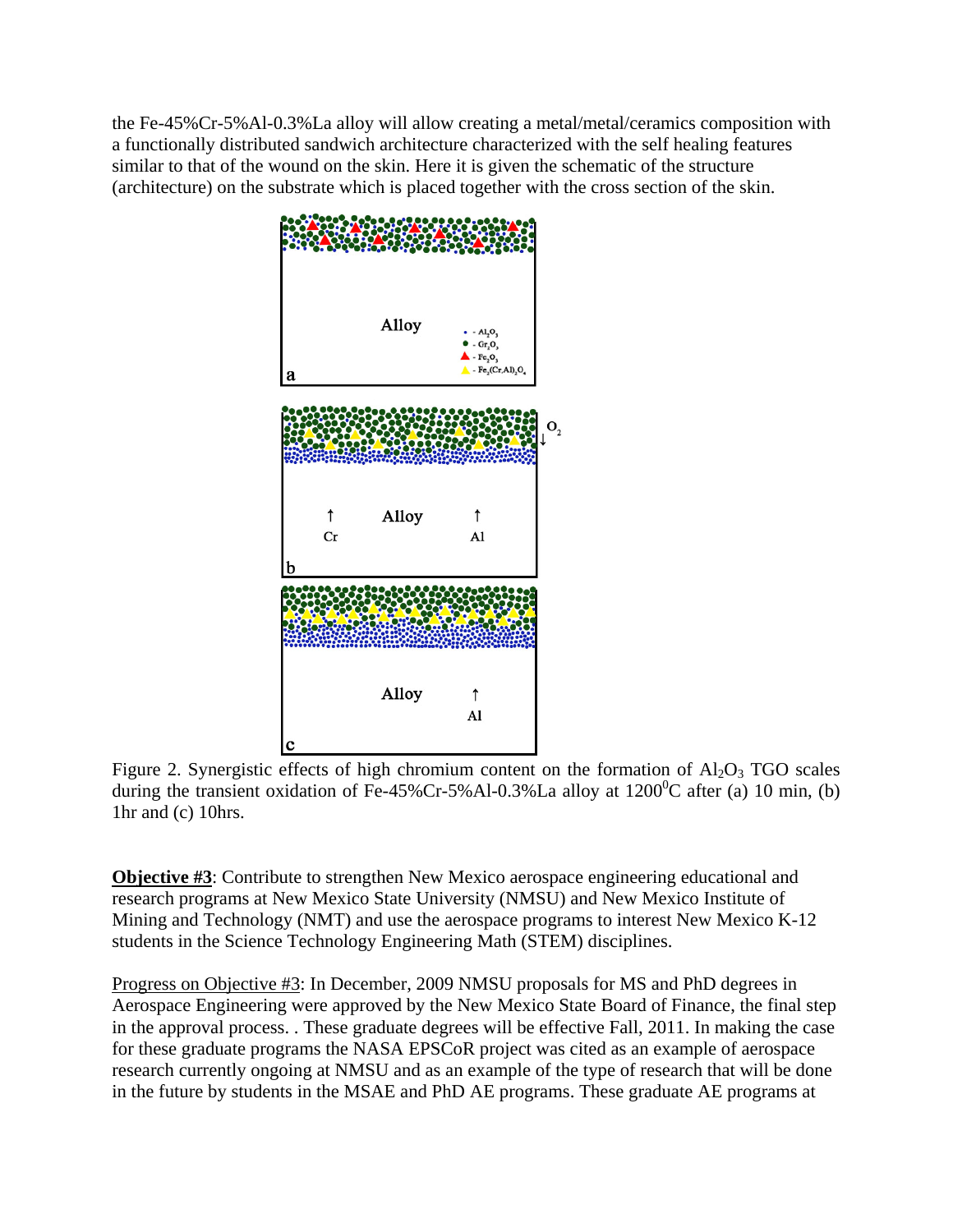NMSU will involve a three-way distance education collaboration among NMSU, NMT, and the University of New Mexico in the delivery of aerospace and related courses. The NMSU AE graduate programs will be essential in enabling us to attain national competitiveness for research and scholarly activity.

The NMSU AE undergraduate program has been strengthened by a grant from New Mexico SpaceGrant to one of the EPSCoR coPI's (Eric Butcher). The purpose of this grant was to allow Dr. Butcher to develop a modern undergraduate course in Orbital Mechanics (NMSU course AE 362) through incorporation of a number of novel case studies, examples, and trajectory design methodologies. Eventually, this work will be incorporated into a graduate course in orbital mechanics that is being planned by Dr. Butcher. This grant was a direct result of the collaboration with SpaceGrant that developed as a result of the NASA EPSCoR project.

**Objective #4**: Develop nationally competitive research expertise and research programs in the proposed and related areas in preparation for obtaining follow-up research funding.

Progress on Objective #4: As noted later in this report, the research group has been active in publishing research results in quality journals and at technical conferences. A number of proposals in the same or relevant technical areas have been submitted, and several of these have been funded. Thus, through Year 3 we have demonstrated significant research accomplishment and good success in securing follow-on funding to support research in SHM and related areas.

**Objective #5**: Develop collaborations with key entities in New Mexico, Los Alamos National Laboratory (LANL), Sandia National Laboratories and with relevant NASA Centers, enhancing the prospects for future nationally competitive research.

Progress on Objective #5: The collaboration with Los Alamos National Lab that led to a funded project in health monitoring during Years 1 and 2 has progressed well. The LANL collaborators bring their extensive experience in sensing and hardware applicable to health monitoring to complement the theoretical work being done by the NMSU group. This marriage of real-world and theoretical research has been of direct benefit to the NASA EPSCoR research project. One of the NMSU graduate students (Krystal Deines) funded by this EPSCoR project participated in the NSF sponsored Summer Dynamics School run by LANL during the summer of 2010; Ms. Deines worked on a student research team conducting health monitoring studies of wind turbine blades.

#### **Research success of individual investigators as measured by:**

## **Special Journal Issues Published**

Burton, T., Hynes, P. and Sevostianov, editors, Special Issue: Structural Health Monitoring in the Light of Inverse Problems in Mechanics, *Intl. J. Engineering Science*, **48**(10) (2010)

## **Journal articles published or in press (does not include articles reported in year 1 and 2 progress reports)**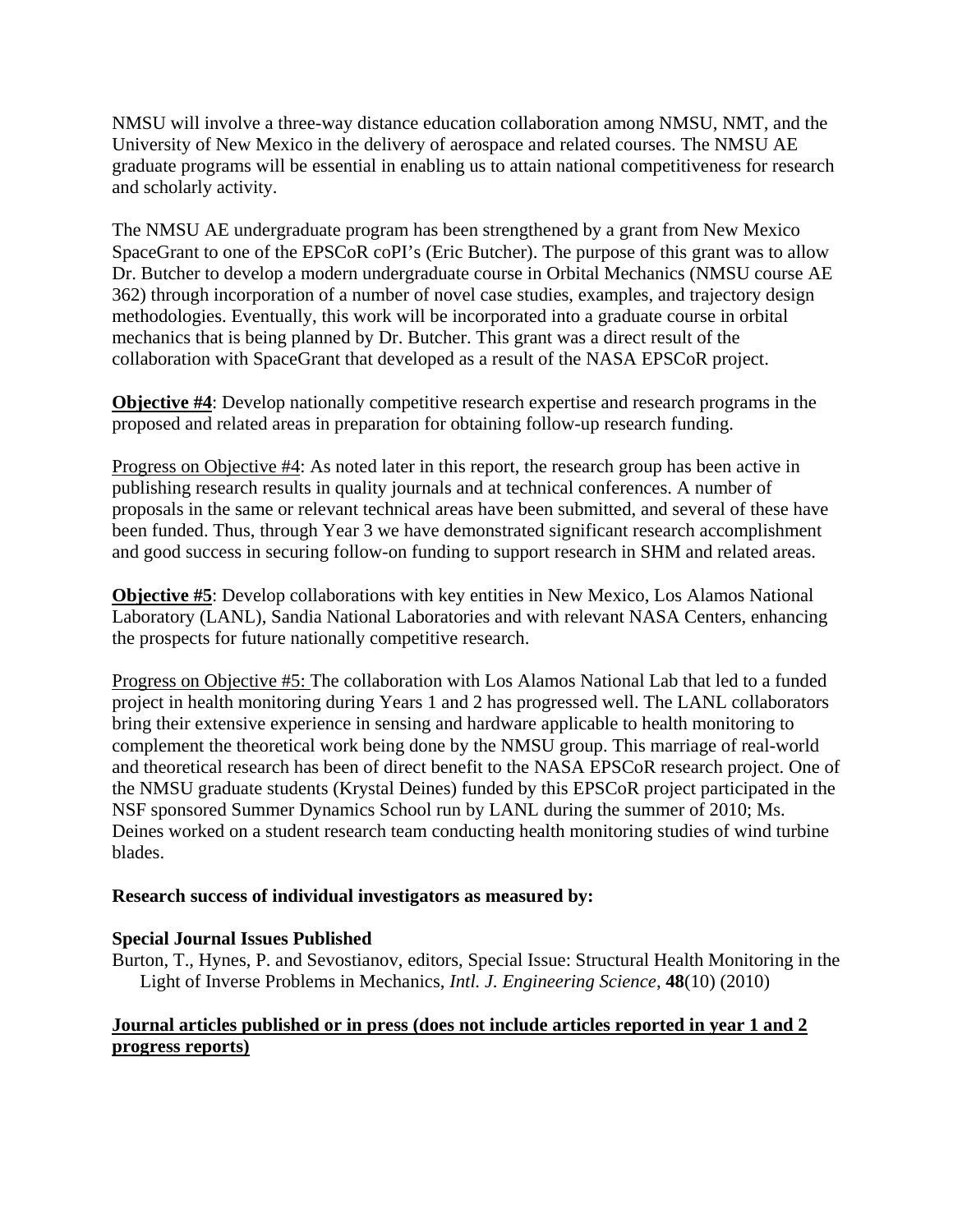- Sevostianov, I., Zagrai, A., Kruse, W.A., Hardee, H.C. (2010) "Connection Between Strength Reduction, Electric Resistance and Electro-Mechanical Impedance in Materials with Fatigue Damage," International Journal of Fracture, OnlineFirst, DOI: 1 0.1007/s107 704-010-948 7-4.
- Zagrai, A., (2009) "Emerging Technologies for Structural Damage Detection and Evaluation," i-manager's Journal on Future Engineering and Technology, Vol. 4, N. 2, November 2008 – January 2009, pp. 1-16.
- Argatov, I.I. and E.A. Butcher, "On the Iwan Models for Lap-Type Bolted Joints," *International Journal of Nonlinear Mechanics*, doi:10.1016/j.ijnonlinmec.2010.09.018 (2 2010).
- Al-Shudeifat, M.A. and E.A. Butcher, "New Breathing Functions for the Transverse Breathing Crack of the Cracked Rotor System: Approach for Critical and Subcritical Harmonic Analysis," Journal of Sound and Vibration, 330, 526-544 (2010). Breathing Crack of the Cracked Rotor System: Approach for Critical and Subcritical<br>Harmonic Analysis," Journal of Sound and Vibration, 330, 526-544 (2010).<br>• Al-Shudeifat, M.A. and E.A. Butcher, "Order Reduction of Forced
- using Updated LELSM Modes with New Ritz Vectors," Nonlinear Dynamics, 62, 821-84 40 (2010).
- Al-Shudeifat, M.A., E.A. Butcher, and C. Stern, "General Harmonic Balance Solution of a Cracked Rotor-Bearing-Disk System for Harmonic and Sub-harmonic Analysis: Analytical and Experimental Approach," *International Journal of Engineering Science* 4 8, 921-935 ( (2010).
- Sari, M. and E.A. Butcher, "Natural Frequencies and Critical Loads of Beams and Columns with Damaged Boundaries using Chebyshev Polynomials," International Journal of Engineering Science 48, 862-873 (2010).
- Sevostianov, I. Incremental elastic compliance and electric resistance of a cylinder with partial loss in the cross-sectional area. *International Journal of Engineering Science* 48 (2010), 582-591. (mentioned last year as submitted)
- Sevostianov I. and Kachanov M. Local minima and gradients of stiffness and conductivity as indicators of strength reduction of brittle-elastic materials. International Journal of *F Fracture* **164** (2010), 147 7-154.
- Argatov, I and Sevostianov, I. Health monitoring of bolted joints via electrical conductivity measurements. *International Journal of Engineering Science* 48 (2010), 8 74-887.
- Sevostianov, I., Zagrai, A., Kruse, W.A., and Hardee, H. Connection between strength reduction, electric resistance and electro-mechanical impedance in materials with fatigue damage. International Journal of Fracture 164 (2010), 159-166.
- Sevostianov, I. and Kushch, V.I., Effect of pore clusters on the statistics of peak stress and overall properties of porous material. International Journal of Solids and Structures 46 (2 2009) 4419-4 4429.
- Cramer, M. and Sevostianov, I. Effect of pore distribution on elastic stiffness and fracture toughness of porous materials. *International Journal of Fracture* 160 (2009), 189-196.

## Journal articles in press

· Ervin, J. and Sevostianov, I. Effect of geometric characteristics of a cluster of microcontacts on its mechanical and electrical properties. International Journal of **Theoretical and Applied Multiscale Mechanics (in press)**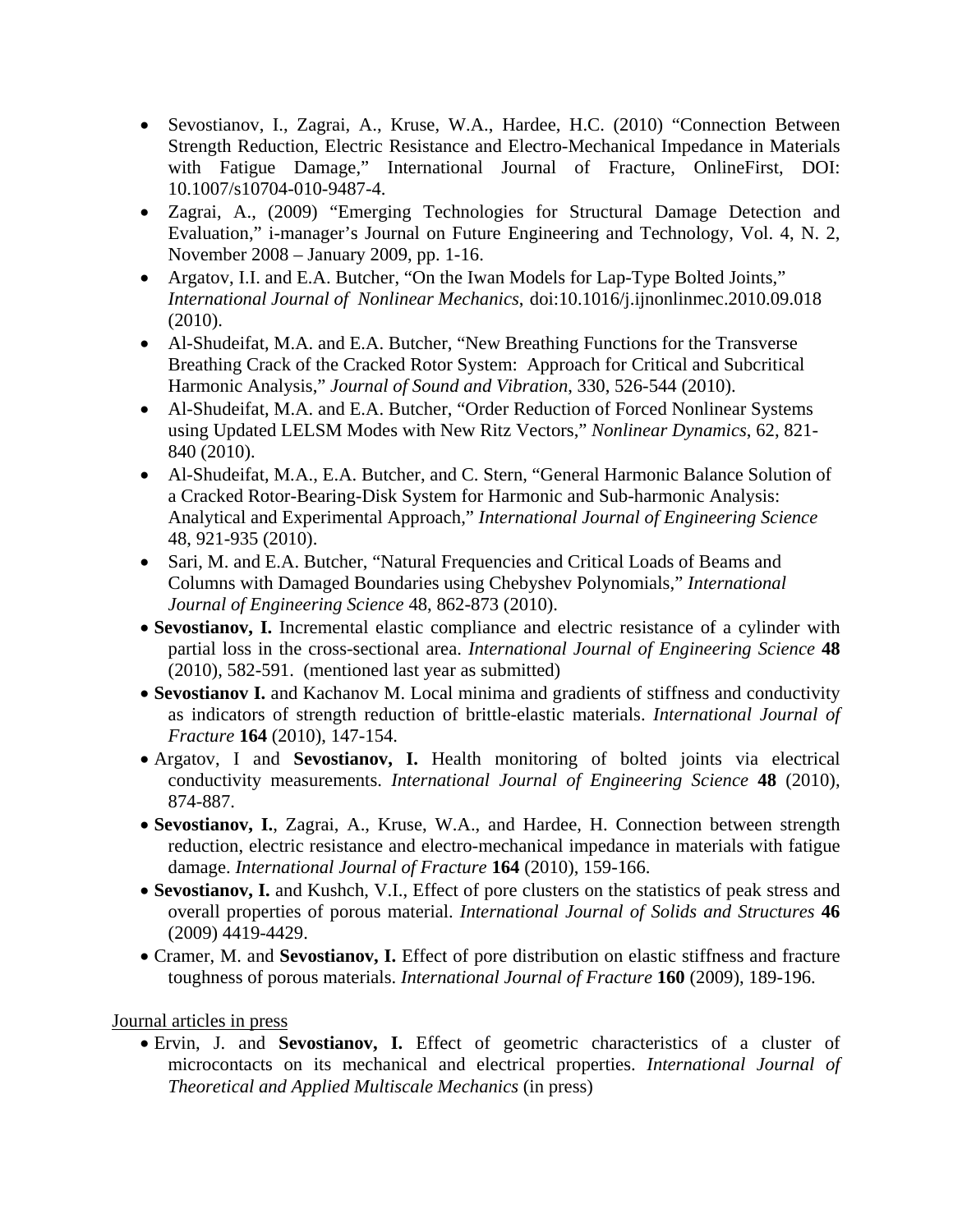- Argatov, I and **Sevostianov, I.** Rigid toroidal inhomogeneity in an elastic medium. *International Journal of Engineering Science* (in press).
- Picazo, M. and **Sevostianov, I.** On the elastic compliance of a circular hole with two symmetric radial cracks initiated at its boundary *International Journal of Fracture* (in press).
- **Sevostianov, I.** and Kachanov, M. Elastic fields generated by inhomogeneities: Far-field asymptotics, its shape dependence and relation to the effective elastic properties. (submitted).
- Dominguez, D. and **Sevostianov, I.** Cross-property connection between work-hardening coefficient and electrical resistivity of stainless steel during plastic deformation *International Journal of Fracture* (in press).

Journal articles submitted during the third year of the project

- Sari, M. and Butcher, E. A., "Free Vibration Analysis of Static and Rotating Timoshenko Beams with Damaged Boundaries by the Chebyshev Collocation Method," *Computers and Structures*, submitted.
- Sari, M., Nazari, M., and Butcher, E. A., "Effects of Damaged Boundaries on the Free Vibration of Kirchoff Plates," *J. Sound and Vibration*, submitted.
- Torkamani, S., Butcher, E.A., Todd, M.D., Park, G.P., "Detection of System Changes due to Damage using a Tuned Hyperchaotic Probe," *Smart Materials and Structures*, revision submitted.
- Argatov, I.I. and E.A. Butcher, "On the Separation of Internal and Boundary Damage in Slender Bars using Longitudinal Vibration Frequencies and Equivalent Linearization of Damaged Bolted Joint Response," *Journal of Sound and Vibration*, submitted.
- Butcher, E. A., Al-Shudeifat, M. A., "An Efficient Mode-Based Alternative to Principal Orthogonal Modes in the Order Reduction of Structural Dynamic Systems with Grounded Nonlinearities," *Mechanical Systems and Signal Processing*, revision submitted.
- Aizikovich, S., Krenev, L., **Sevostianov, I.**, Trubchik, I., and Evich, L. Evaluation of the elastic properties of a functionally-graded coating from the indentation measurements (submitted).

Conference Papers submitted and accepted

- E. R. Kutelia, S. I. Bakhtiyarov, M. N. Okrosashvili, O. O. Tsurtsumia, B. P. Bulia, A. S. Bakhtiyarov and B. G. Eristavi, 2010, "Development of High-Temperature Corrosion and Creep Resistant Nb, Mo and Cr based Compositions with Protective Self-Healing Coating of Fe-45%Cr-4%Al-1%Ni-0.3%La Alloy", **Journal of Materials Science and Engineering** (submitted).
- E. R. Kutelia, S. I. Bakhtiyarov, O. O. Tsurtsumia, A. I. Bakhtiyarov and B. Eristavi, 2010, "Development of High Temperature Self-Healing Coating Systems", **International i-Manager's Journal on Future Engineering & Technology,** Vol. 5, No. 3, pp. 10-14.
- L. N. Rukhadze, E. R. Kutelia, N. I. Maisuradze, B. G. Eristavi and S. I. Bakhtiyarov, 2009, "Preparation and Characterization of Carbon Nanoparticles Doped with Magnetic Clusters", **Georgian Engineering News**, No. 4, pp. 56-59.
- E. Kutelia, O. Tsurtsumia, S. I. Bakhtiyarov, H. Adanir, B. Bulia, O. Mikadze and B. Eristavi, 2009, "Obtaining the Self-Organizing Thin Protective Thermal-Barrier and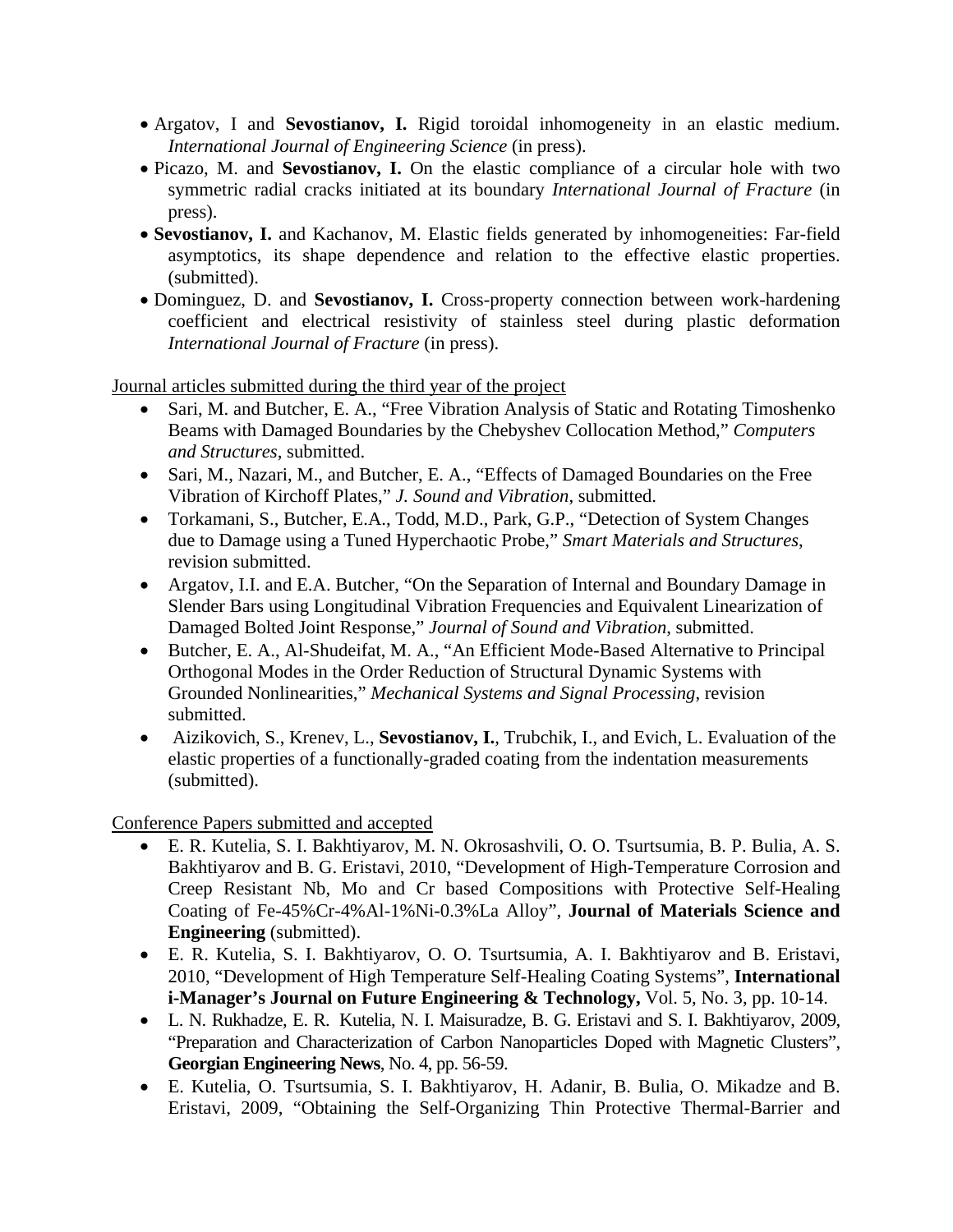Tribological Coatings on the Surface of Fe-44%Cr-4%Al-0.3%La Alloy", **Journal of Plasma Processes & Polymers (Wiley-VCH )** (submitted).

- Butcher, E.A., Sari, M., and Nazari, M., "Free Vibration Analysis of Kirchoff Plates with Damaged Boundaries by the Chebyshev Collocation and Perturbation Methods," ASME Conference on Smart Materials, Adaptive Structures, and Intelligent Systems, Sep. 28- Oct 1, 2010, Philadelphia, PA.
- Torkamani, S., Butcher, E.A., Todd, M.D., Park, G.P., "Damage Assessment Using Hyperchaotic Excitation and State Space Geometry Changes," ASME Conference on Smart Materials, Adaptive Structures, and Intelligent Systems, Sep. 28-Oct 1, 2010, Philadelphia, PA.
- Al-Shudeifat, M. and E. A. Butcher, "On the Modeling of Open and Breathing Cracks of a Cracked Rotor System," proceedings of 2010 ASME IDETC, Montreal, Quebec, Aug. 15-18, 2010.
- Sari, M. and E.A. Butcher, "Free Vibration Analysis of Kirchoff Plates with Damaged Boundaries by the Chebyshev Collocation Method," Symposium on Mechanics of Slender Structures (MOSS 2010), Donostia – San Sebastian, Spain, July 21-23, 2010.
- Al-Shudeifat, M. A., E. A. Butcher, and T. D. Burton, "Enhanced Order Reduction of Forced Nonlinear Systems using New Ritz Vectors," Proc. 28<sup>th</sup> International Modal Analysis Conference, Jacksonville, FL, Feb. 1-4, 2010.
- Torkamani, S., Butcher, E.A., Todd, M.D., Park, G.P., "Damage Assessment Using Hyperchaotic Excitation and State Space Geometry Changes," 2010 Inverse Problems Symposium, June 6-8, 2010, East Lansing, MI.
- Al-Shudeifat, M. and E. A. Butcher, "On the Dynamics of a Beam with Switching Crack and Damaged Boundaries: Application of the Local Equivalent Linear Stiffness Method,"  $13<sup>th</sup>$  Conference on Nonlinear Vibrations, Dynamics, and Multibody Systems, VPI&SU, Blacksburg, VA, May 23-27, 2010.
- Sevostianov, I. Explicit cross-property connections for materials with anisotropic constituents. (XI Panamerican Congress on Applied Mechanics, Foz do Iguacu, Brazil, 2010);
- **Sevostianov, I.** Effect of clusters of microdefects on elastic, conductive and fracture properties of materials. (EMI-2010, Los Angeles, August 2010);
- Picazo, M., and **Sevostianov, I.** Effect of branched cracks on the elastic compliances. (22-nd Rio Grande Symposium on Advanced Materials, Albuquerque, NM, 2010);
- Dominguez, D. and **Sevostianov, I.** Cross-property connection between strengthhardening coefficient and electrical resisitivity of stainless steel during plastic deformation. (22-nd Rio Grande Symposium on Advanced Materials, Albuquerque, NM, 2010).
- **Sevostianov, I.** Effect of clusters of microdefects on elastic, conductive and fracture properties of materials. (22-nd Rio Grande Symposium on Advanced Materials, Albuquerque, NM, 2010).
- Burton, T.D., K.E. Deines and J.A. Mercer, "Nonlinear Normal Modes in a Weakly Nonlinear System with Internal Resonances," 13<sup>th</sup> Conf. on Nonlinear Vibrations, Dynamics, and Multibody Systems, Blacksburg, VA, May (2010).
- Kumar, N and T.D. Burton, "On Reduced Order Modeling in Nonlinear Structural Dynamics," IUTAM Symposium on Nonlinear Dynamics for Advanced Technologies and Engineering Design, Aberdeen, Scotland, July 27-30 (2010).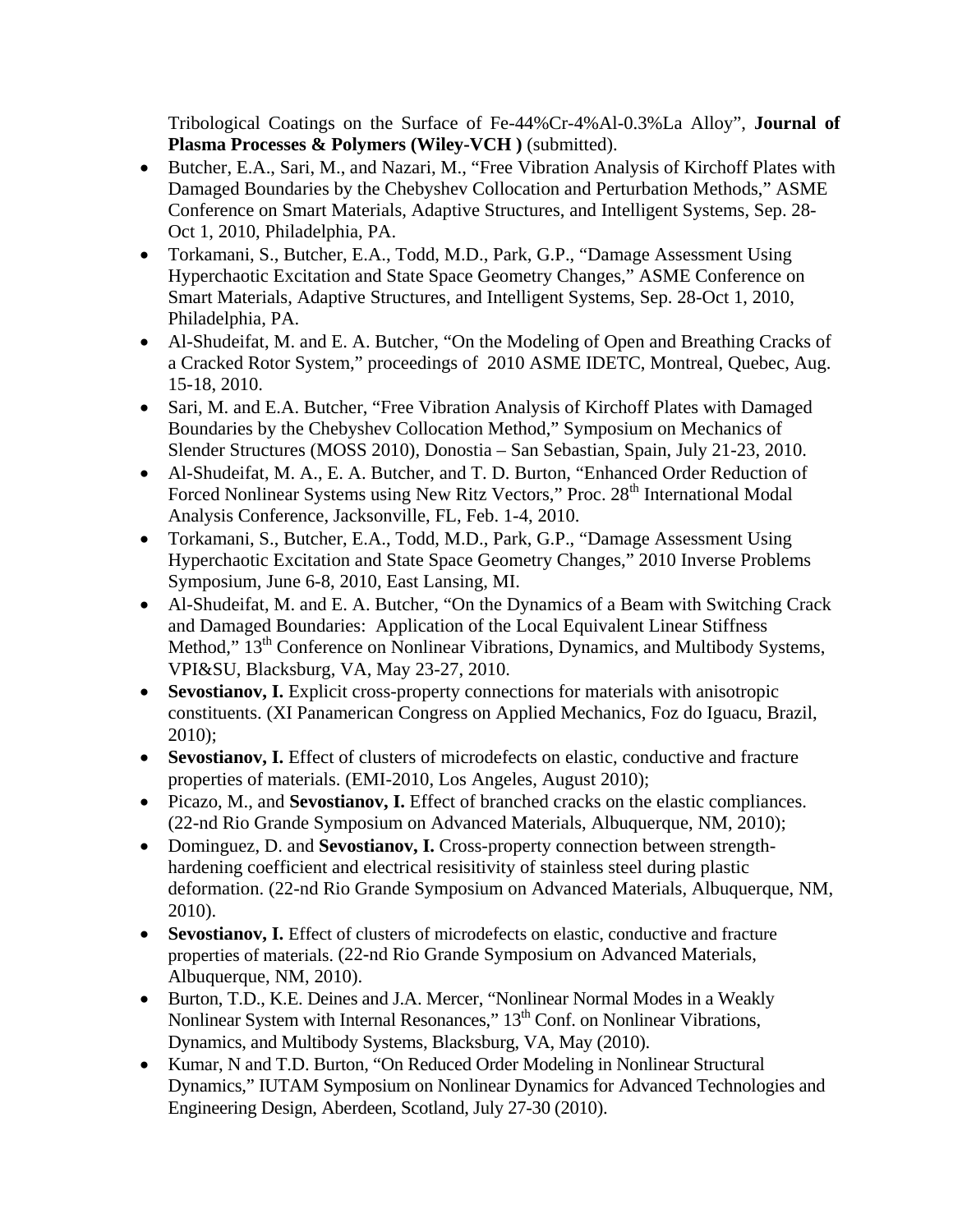Conference papers submitted during the 3rd year of the project

- 1. E. R. Kutelia, O. Tsurtsumia and S. I. Bakhtiyarov, 2010, "Relatively Simple and Low Cost Technique of New Metal-Ceramic Medical Implants on the Basis of Fe-Cr-Al-RE Alloy", Abstract, **NACE Corrosion 2010 International Conference and Expo,** San Antonio, TX, March 14-18, 2010.
- 2. E. R. Kutelia, S. I. Bakhtiyarov, O. Tsurtsumia, A. S. Bakhtiyarov, and B. Eristavi, 2009, "High-Temperature Self-Healing Metallic Coating: Concepts and First Results", Proceedings, **ASME Fluids Engineering Division Summer Meeting,** Symposium on Transport Phenomena in Manufacturing Processes, Vail, CO, August 2-5, 2009.
- 3. Zagrai, A., (2010) "Embedded Ultrasonic Characterization of Interfaces in Space Structures," AFOSR Workshop on Improved Precision for Space Systems, 27-28 May 2010, Albuquerque, NM.
- 4. Zagrai, A., Gigineishvili, V., Kruse, W., Murray, A., Doyle, D., Reynolds, W., Arritt, B., Gardenier, H., (2010) "Acousto-Elastic Measurements and Baseline-Free Assessment of Bolted Joints using Guided Waves in Space Structures," SPIE's 17th Annual International Symposium on Smart Structures and Materials and 15h Annual International Symposium on NDE for Health Monitoring and Diagnostics, 7-11 March 2010, San Diego, CA, v 7650, n PART 1, paper 7650-41, pp. 765017-1-12.
- 5. Kruse, W., Gigineishvili, V., Zagrai, A., (2010) "Fatigue Damage Assessment using High Frequency Resonance Measurements," SPIE's 17th Annual International Symposium on Smart Structures and Materials and 15h Annual International Symposium on NDE for Health Monitoring and Diagnostics, 7-11 March 2010, San Diego, CA, v 7650, n PART 1, paper 7650-53, pp. 76501J-1-12.
- 6. Kruse, W., and Zagrai, A.N. (2009) "Investigation of Linear and Nonlinear Electromechanical Impedance Techniques for Detection of Fatigue Damage in Aerospace Materials," Proceedings of 7th International Workshop of Structural Health Monitoring, 9-11 September 2009, Stanford University, California, pp.1840-1847.

## **Patents**: none

## **Follow-on grant proposals submitted/funded including funding amounts during the 3rdd year of the project**

- PI: **"Design and Development of Modified Spiral Orbital Tribometer (MSOT) and Tribological Properties Measurements on High Temperature Ionic Lubricants",**  DoD AFRL, Air Force Defense Research Sciences Program, Small University Grants (\$50,000 for 1 year)
- PI: **"PFI: Partnership for Innovative Turbo-Gen Technology to Generate Energy from Multiple Geo-Pressurized Sources",** NSF PFI **(Letter of Intent, October 2010).**
- PI: Andrei Zagrai, "Structural Integrity Assessment using Piezoelectric and Magneto-Elastic Active Sensors," DOD ARL, \$309,973 (submitted)
- PI: Andrei Zagrai, "Focused Learning Strategy for Improving Competitiveness of STEM Students with Disabilities," NSF RDE, \$164,082. (submitted and not awarded).
- PI: Andrei Zagrai, "A Scanning Laser Doppler Vibrometer for Space Systems Research and Aerospace Education," DOD DURIP, \$330,850 (submitted and not awarded).
- Multiscale materials characterization for modeling of multiphysics processes in heterogeneous materials with hierarchical structure (DOE)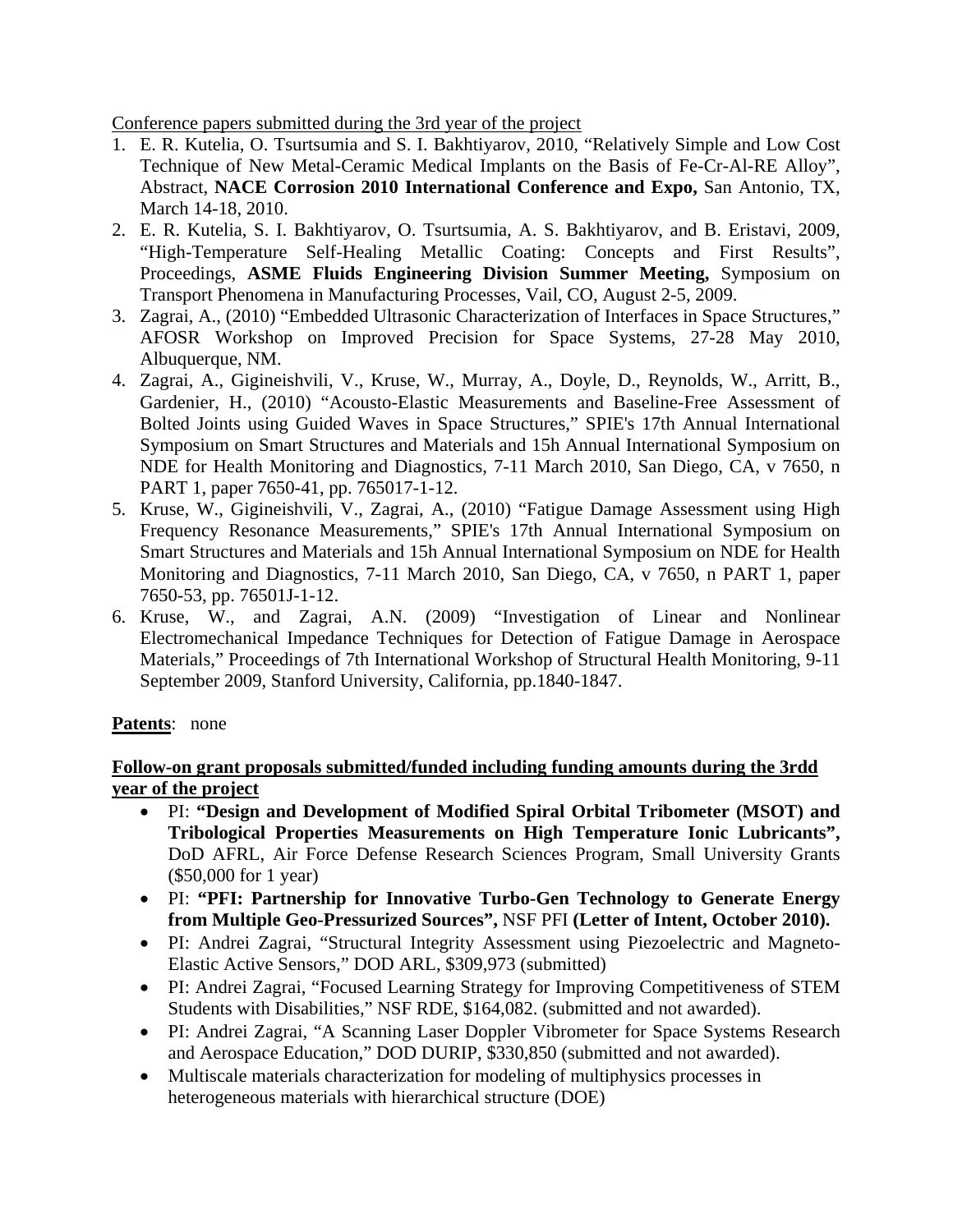- Cross-property connections for microcracked materials: assessment of strength reduction from the measurements of electrical resistance (NSF)
- Assessment of strength reduction due to accumulated damage in fatigued materials using cross-property connections (NASA-space grant consortium)
- Advancement of micromechanical criteria for fracture toughness (NASA-space grant consortium).

# **Improvements in jurisdiction research and development infrastructure**

• NMSU: Development of an experimental facility for vibration based health monitoring has been completed in year 3 and is now operational.. We have also initiated development of a fatigue testing facility that will enable experimental study of distributed micro-damage. The new experimental facilitieswill significantly improve NMSU's capabilities in SHM and DP in year 4 and beyond.

# **Systemic change as evidenced by:**

- Reordered jurisdiction and/or institutional priorities: This research program has not yet had a significant influence on institutional priorities.
- Increased financial commitment from the jurisdiction, industry, and participating institutions: This research program is successful in receiving 100% matching funds from the participating institutions and State of New Mexico. This was a significant financial commitment by NMSU.

## **Examples of successful transfer of technology to the private sector:**

 Dr. Butcher and PhD student M. Shudeifat have collaborated during year 3 with Management Sciences, Inc. in Albuquerque to develop a new SHM approach for damaged rotating shafts.

## **Extent to which collaborations with jurisdiction agencies, industry, research and academic institutions and with NASA have evolved:**

- (*see above*)Dr. Butcher and PhD student M. Shudeifat have collaborated during year 3 with Management Sciences, Inc. in Albuquerque to develop a new SHM approach for damaged rotating shafts.
- (*see also above*) The opportunity that Krystal Deies had to spend the summer in the Los Alamos Summer Dynamics School was enabled by her experience working in the NASA EPSCoR program and enhanced the already close collaboration in SHM research with LANL.
- NMSU recently was awarded the FAA COE for Commercial Space Transportation (Dr. Hynes is the PI) as leader in a coalition of a number of universities. Research collaboration with the University of Central Florida has been initiated recently in structural health monitoring as part of this project.
- To better fit within the branch research mission, for this project Dr. Baaklini recommended close collaboration with Dr. John Lekki – an expert in integrated vehicle monitoring. Interaction with Dr. Lekki has led to the concept of the future collaboration in which the proposed SHM methodologies will complement existing NASA Glenn efforts in SHM of aerospace systems.
- Dr. John Lekki, Optical Systems Research Engine, NASA Glenn Research Center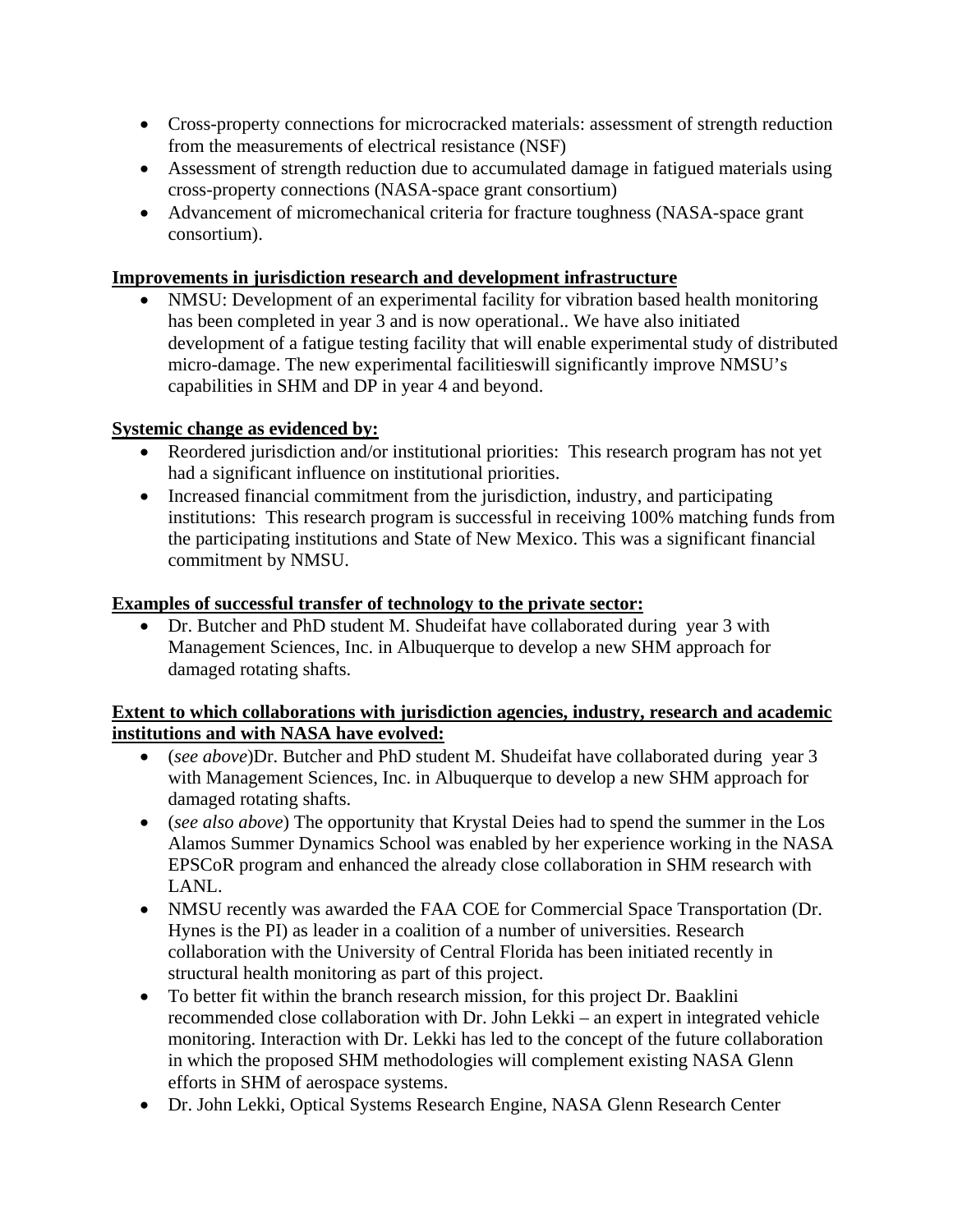• More involvement with NASA personnel is a priority for Year 4.

**Evidence of how EPSCoR activities have furthered jurisdiction priorities:** Structural health monitoring and damage prognosis are now recognized as important research areas in the NMSU College of Engineering..

## **Discussion of interaction between and cooperation with the jurisdiction Space Grant program:**

(*The following paragraph also appears above* The NMSU AE undergraduate program has been strengthened by a grant from New Mexico SpaceGrant to one of the EPSCoR coPI's (Eric Butcher). The purpose of this grant was to allow Dr. Butcher to develop a modern undergraduate course in Orbital Mechanics (NMSU course AE 362) through incorporation of a number of novel case studies, examples, and trajectory design methodologies. Eventually, this work will be incorporated into a graduate course in orbital mechanics that is being planned by Dr. Butcher. This grant was a direct result of the collaboration with SpaceGrant that developed as a result of the NASA EPSCoR project.

In addition, researchers at both New Mexico State University and New Mexico Institute of Mining and Technology work closely with New Mexico Space Grant Consortium. Researchers attended the Space Grant annual meeting, gave program updates, and discussed research opportunities with other Space Grant supported researchers.

## **Dissertations and Theses:**

- Al-Shudeifat, M., *New Techniques for Order Reduction and Damage Detection in Structural and Rotordynamic Systems*, PhD Thesis, New Mexico State University (2010).
- Dominguez, D., MS Thesis, New Mexico State University (2010).
- Picazo, M., MS Thesis, New Mexico State University (2010).

# **Demographic (ethnicity/race and gender through self identification) information on participants:**

- Faculty including names and institutions
	- Sayavur Bakhtiyarov (New Mexico Institute of Mining and Technology) white/male
	- Andrei Zagrai (New Mexico Institute of Mining and Technology) white/male
	- Thomas Burton (New Mexico State University) white/male
	- Igor Sevostianov (New Mexico State University) white/male
	- Eric Butcher (New Mexico State University) white/male
- Post-doctoral researchers, graduate, and undergraduate students
	- Ma'en Sari (PhD student funded by NMSU cost sharing) white/male
	- Mohammed Al-Shudeifat (PhD student funded by NMSU cost sharing) white/male
	- Shahab Torkamani (PhD student funded through NMSU Graduate Research Enhancement Grant and LANL MOU grant) – white/male
	- Morad Nazari (PhD student funded by NMSU cost sharing) white/male
	- Joshua Mendoza (BS undergraduate student funded by NASA EPSCoR grant) Hispanic/male